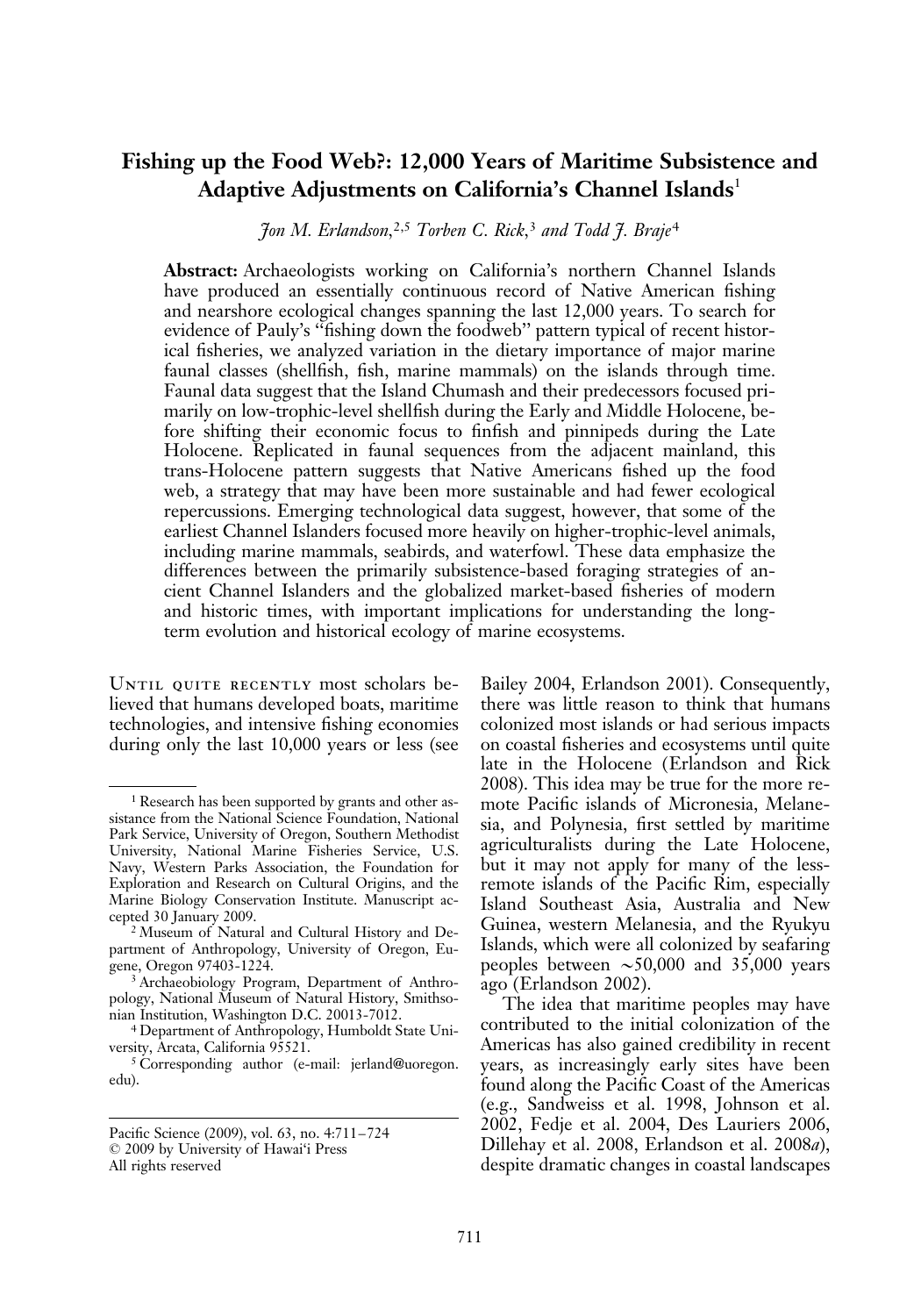as global sea levels rose over 100 m since the end of the Last Glacial. Currently, the earliest evidence for seafaring in the New World comes from California's northern Channel Islands, first settled by maritime Paleocoastal peoples at least 13,000 years ago.

California's Pacific Coast was once thought to have been colonized by interior peoples driven westward by increasing aridity in the desert interior about 7,000 years ago, followed by a gradual adaptation to life by the sea. The intensive maritime fishing societies of Chumash and Tongva peoples of the southern California Coast, first described by Europeans who explored and settled the area from the sixteenth to nineteenth centuries A.D., were thought to have developed only during the last few thousand years. Today, we know that the Channel Islands were first settled by seafaring Paleo-Indians and that relatively intensive coastal economies have probably existed on the islands ever since (Rick et al. 2005, Erlandson et al. 2008a). On San Miguel and Santa Rosa islands alone, almost 40 sites dated from 13,000 to 8,000 years ago have been identified—including the earliest shell middens in North America providing evidence for shellfish collecting, fishing, and the hunting of marine mammals and birds by paleocoastal peoples.

In the last few years, we have used a growing body of high-resolution archaeological and paleoecological data to examine trans-Holocene patterns of human adaptations and impacts on California's Channel Island ecosystems (e.g., Erlandson et al. 2004, Braje 2007, Rick et al. 2008a). These impacts include possible trophic cascades triggered in kelp forest ecosystems by intensive human hunting of sea otters beginning as early as 8,000 years ago (Erlandson et al. 2005), a measurable decline in the average size of key shellfish prey species through time (Braje et al. 2007, Erlandson et al. 2008b), and the introduction of dogs and foxes to fragile island biota (Rick et al. 2008b, 2009). In this paper, we use faunal and technological records from Channel Islands archaeological sites to examine patterns of fishing and maritime subsistence through the past 12,000 years. Specifically, we address the question

of whether ancient fishing patterns follow historical patterns of commercial fishing by focusing first on larger species and higher trophic levels—the ''fishing down the food web'' pattern identified by Pauly et al. (1998).

In modeling ancient economies, archaeologists often assume that hunter-gatherers focused first on larger species that provided higher caloric returns. The largest animals in terrestrial ecosystems are often herbivores that exist at lower trophic levels, however, and are more abundant than the carnivores that prey on them. In marine ecosystems, the subsistence choices of coastal huntergatherers are influenced by similar economic and ecological principles, as well as issues of differential accessibility (i.e., intertidal versus pelagic) and the need for specialized maritime technologies (seaworthy boats, harpoons, nets, etc.) to access certain habitats and animals. Lacking some of the sophisticated technologies available to modern and historic commercial fisheries, it is uncertain whether prehistoric peoples generally followed similar patterns of focusing first on larger animals and higher trophic levels. Archaeological data provide the opportunity to explore such issues through the examination of faunal assemblages spanning very long sequences of time.

### Background

On California's northern Channel Islands (Figure 1), thousands of archaeological sites contain the remnants of human occupations spanning at least 13,000 years. These sites include numerous shell middens—refuse deposits containing shells, bones, charcoal, artifacts, and other cultural debris left behind by ancient peoples—that provide detailed information on the nature of local terrestrial and marine ecosystems; human hunting, fishing, and foraging patterns; and the changing nature of human impacts on local environments. When Spanish explorers first sailed into the Santa Barbara Channel area in A.D. 1542, they found large and sedentary populations of Chumash Indians living in numerous coastal towns and villages on the mainland and the islands. The densest populations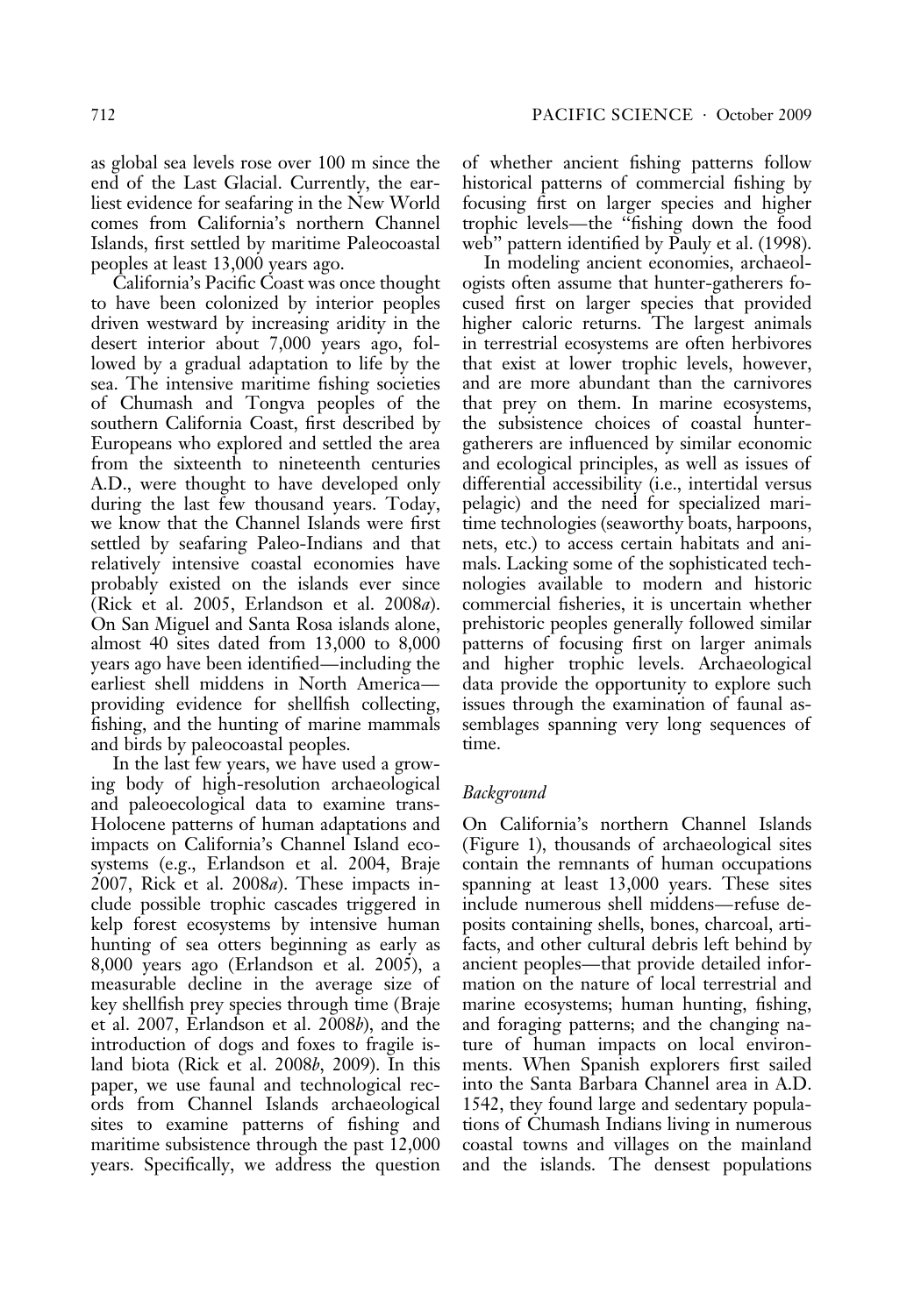Fishing up the Food Web? · *Erlandson et al.* 713



Figure 1. Map of the Santa Barbara Channel and San Miguel Island.

were found around several large and productive estuaries along the mainland coast, where terrestrial plant foods (acorns, etc.) were abundant and a wide variety of animals (deer, fish, shellfish, etc.) were available from marine and terrestrial ecosystems closely stacked between the open ocean and mountains that rise rapidly from the sea. The Island Chumash had far fewer terrestrial resources, in contrast, and relied more heavily on marine resources and trade with mainland peoples (see Arnold 2001, Kennett 2005, Rick 2007). We know that plant foods were an important component of Channel Island economies throughout the Holocene, but preservation problems prevent us from quantitatively assessing their dietary significance.

Along the Santa Barbara mainland coast, faunal assemblages from sites spanning the last 9,000 years show a progressive economic shift from a strong Early and Middle Holocene emphasis on consuming marine and estuarine shellfish—mostly low-trophic-level filter feeders such as mussels and clams (Glassow et al. 1988, Erlandson 1994, 1997)—to Late Holocene fisheries focused on an expanding array of marine finfish and,

in some cases, pinnipeds (Glassow and Wilcoxon 1988, Lambert 1993, Erlandson and Rick 2002, Kennett 2005). Dietary reconstructions for faunal remains from mainland sites dating from  $\sim 9,000$  to 6,000 years ago suggest that shellfish provided 80%–90% of the edible meat represented, but most sites dating to the past 2,500 years show a reversal, with finfish providing 80%–90% of the edible meat. This shift coincides, in part, with the appearance of j-shaped and circular shell fishhooks about 2,500 years ago (Rick et al. 2002), and large pelagic species such as tunas, swordfish, and sharks are more common after about A.D. 500, when the oceangoing Chumash plank canoe seems to have been developed (Gamble 2002, Bernard 2004, Kennett 2005). Other technological data, including numerous milling stones used to process plant foods and projectile points used in hunting, support these dietary and economic reconstructions. Overall, mainland data suggest a long-term pattern of fishing up the food web, the opposite of global patterns in historical and industrial fishing practices.

On the northern Channel Islands, where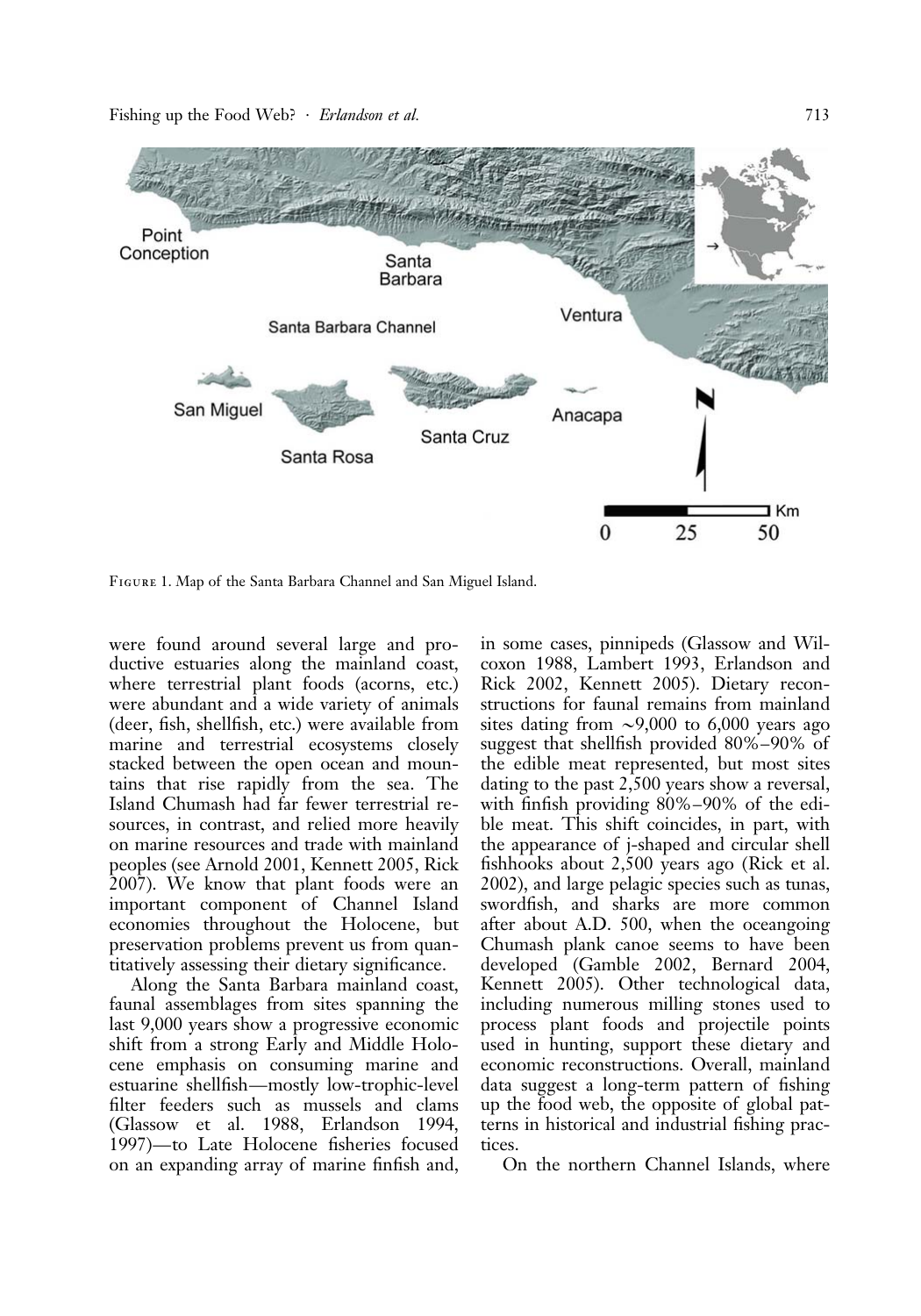edible plants are more limited in diversity and productivity, early economies may have been quite different than those of the mainland coast. Marine upwelling and extensive kelp forests support an extremely productive marine ecosystem, however, and the modern presence of >150,000 pinnipeds (DeLong and Melin 2002) suggests that sea mammals may have been important resources for early maritime peoples. At most Early Holocene sites on the northern Channel Islands for which quantified faunal data are available, shellfish dominate the recovered faunal remains, and dietary reconstructions suggest that shellfish provided most of the edible meat represented (Erlandson et al. 2004, Kennett 2005, Rick et al. 2005, Braje 2007). A diet of shellfish alone can be deficient in carbohydrate and fat content, causing ''protein poisoning'' (Noli and Avery 1988), but a mixed diet of shellfish, plant foods, and limited amounts of fish, marine mammals, and birds seems to have sustained Channel Islanders for millennia. Fishing was more important at Daisy Cave, where thousands of fish bones were recovered from Paleocoastal strata dated between  $\sim$ 10,000 and 8,600 cal B.P. (Rick et al. 2001), but dietary reconstructions suggest that sea mammals and birds played a minor economic role.

As on the mainland, both technological and faunal evidence suggest that later Channel Island peoples focused more heavily on marine mammals and especially finfish (Glassow 1993, Lambert 1993, Kennett 2005, Braje et al. 2007). Stable isotope analyses of human skeletons from the region generally support the Late Holocene increase in higher-trophic-level foods enriched in nitrogen (see Walker and DeNiro 1986, Goldberg 1993). Here we use an expanded data set of faunal and artifactual remains from archaeological sites to explore the validity of these patterns and the dynamic nature of maritime subsistence on the northern Channel Islands over the past 12,000 years.

#### materials and methods

Pauly et al. (1998) used twentieth-century fisheries data to identify a general pattern of declining average trophic levels in world fisheries over time. They argued that historical fisheries have tended to focus first on relatively large and long-lived carnivorous species (whales, pinnipeds, swordfish, tunas, cod, etc.), then switch to smaller taxa as fisheries decline or collapse. As a result, commercial fisheries have focused increasingly on higher proportions of smaller fish (herring, sardine, etc.), invertebrates (lobster, shrimp, shellfish, etc.), and other organisms that generally fill the lower trophic levels in ecosystems. This historic pattern of ''fishing down the food web'' was argued to be unsustainable and deeply problematic because it results in the serial depletion of fisheries and contributes to the collapse of natural ecosystems by triggering trophic cascades and lower biodiversity (see Erlandson and Rick 2008:12–13).

A number of researchers have used this model to search for similar patterns in the deeper historical records offered by long archaeological sequences in coastal areas around the world. The results, which have focused almost exclusively on finfish, have been mixed, with some studies reporting evidence for a reduction in average trophic level exploited through time and others finding little evidence for such a pattern (e.g., Morales and Rosello 2004, Reitz 2004, Bourque et al. 2008). For the northern Channel Islands, finfish are only one of the major marine resources used by the Chumash and their ancestors (Table 1), and understanding the development of fisheries through time requires an integrated view of maritime subsistence that includes shellfish gathering and the hunting of marine mammals and birds.

To examine fishing and marine hunting practices on the northern Channel Islands through time, we used dietary reconstructions from faunal remains recovered from shell midden components spanning the past 12,000 years to estimate the relative contribution of four major classes of marine or aquatic fauna (shellfish, fish, marine mammals, and seabirds/waterfowl). Channel Islands archaeologists have compiled an impressive library of faunal data from trans-Holocene sequences. The size of the excavated samples and the number of artifacts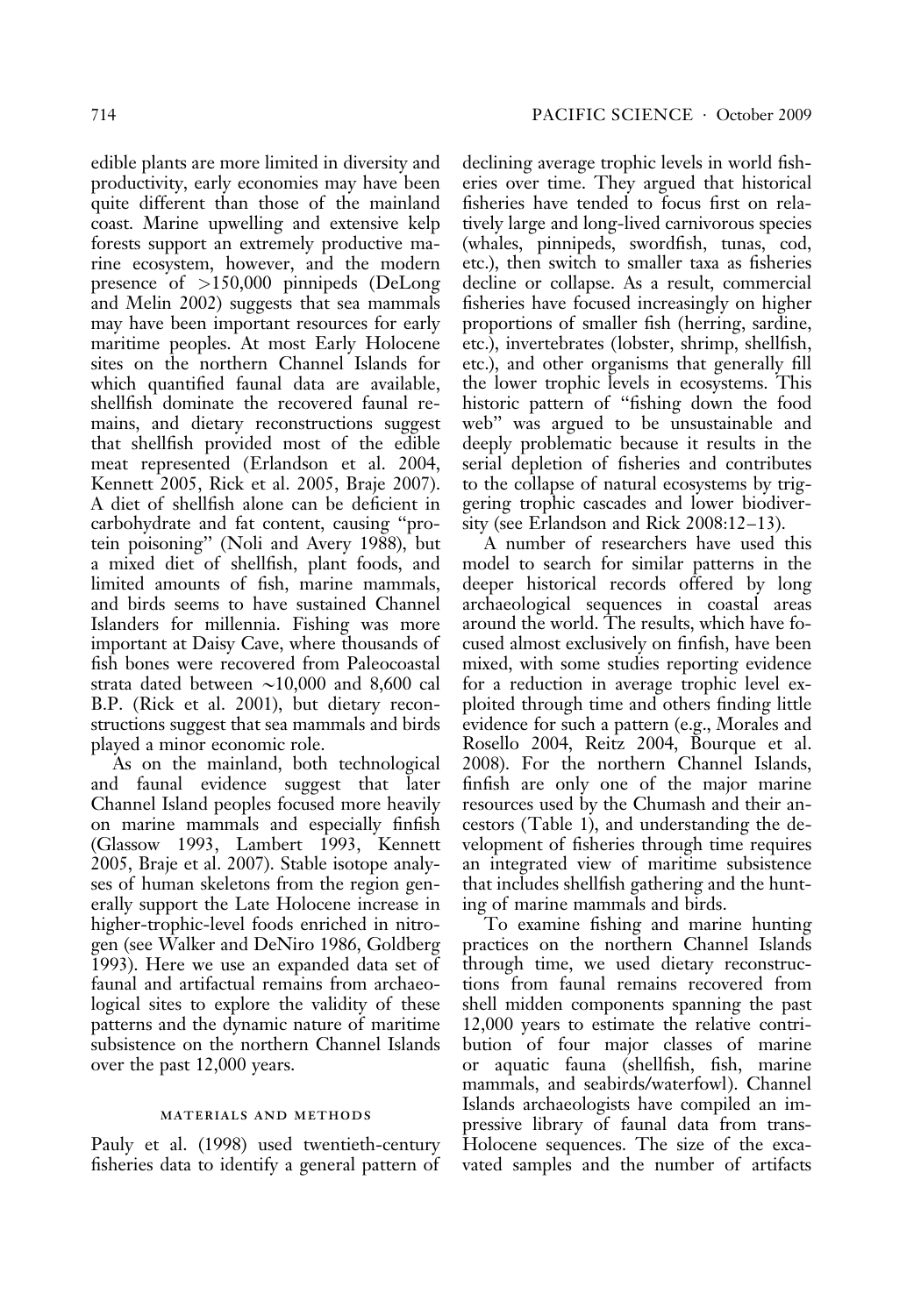## TABLE 1

## Common Shellfish, Finfish, Seabirds, and Pinnipeds in Channel Island Sites

| Taxa                                      | Ecology and Behavior                                     | Archaeology                                                                          |
|-------------------------------------------|----------------------------------------------------------|--------------------------------------------------------------------------------------|
| Shellfish                                 |                                                          |                                                                                      |
| California mussel                         | Occurs in dense clusters in rocky                        | Common in sites throughout Holocene                                                  |
| (Mytilus californianus)                   | intertidal                                               |                                                                                      |
| <b>Black</b> abalone                      | Small groups or individuals found in                     | Low to moderate density in sites                                                     |
| (Haliotis cracherodii)                    | middle and low intertidal                                | throughout Holocene                                                                  |
| Red abalone                               | Small groups or individuals found in                     | Low density in sites throughout                                                      |
| (Haliotis rufescens)                      | lower middle intertidal to subtidal                      | Holocene. Abundant in many sites<br>dated between $\sim$ 8,000 to 3,500 years<br>ago |
| Owl limpet<br>(Lottia gigantea)           | Territorial individuals found in<br>middle intertidal    | Low to moderate density in sites<br>throughout Holocene                              |
| Turban snails                             | Moderately dense clusters in upper                       | Low to high density in sites                                                         |
| (Tegula spp.)                             | intertidal                                               | throughout Holocene                                                                  |
| Sea urchins                               | Common in intertidal to subtidal                         | Low to high density in sites                                                         |
| ( <i>Strongylocentrotus</i> spp.)         |                                                          | throughout Holocene                                                                  |
| Platform mussel<br>(Septifer bifurcatus)  | Dense clusters in middle intertidal                      | Low to moderate density in sites<br>throughout Holocene                              |
| Finfish                                   |                                                          |                                                                                      |
| Cabezon                                   | Common in rocky intertidal and kelp                      | Low to moderate density in sites                                                     |
| (Scorpaenichthys marmoratus)              | forest habitats                                          | throughout Holocene                                                                  |
| California sheephead                      | Common in rocky intertidal and kelp<br>forest habitats   | Low to high density in sites                                                         |
| (Semicosyphus pulcher)<br>Lingcod         | Common in rocky intertidal and kelp                      | throughout Holocene<br>Low density in sites throughout                               |
| (Ophiodon lingatus)                       | forest habitats                                          | Holocene                                                                             |
| Rockfish                                  | Common in rocky intertidal and kelp                      | Low to high density in sites                                                         |
| (Sebastes spp.)                           | forest habitats                                          | throughout Holocene                                                                  |
| Surfperch                                 | Common in rocky intertidal, sandy                        | Low to high density in sites                                                         |
| (Embiotocidae)                            | beach, and kelp forest habitats                          | throughout Holocene                                                                  |
| Swordfish and marlin                      | Found in deepwater and offshore                          | Low density in sites after about A.D.                                                |
| (Xiphiidae)                               | habitats, occasionally inshore near<br>submarine canyons | 500                                                                                  |
| Tunas                                     | Found in deepwater and offshore                          | Low density in sites after about A.D.                                                |
| (Scombridae)                              | habitats, occasionally inshore near<br>submarine canyons | 500                                                                                  |
| Seabirds                                  |                                                          |                                                                                      |
| Auklets                                   | Found on rocky shores near coast.                        | Generally uncommon, but found in                                                     |
| (Alcidae)                                 | Common on offshore rocks                                 | some Late Holocene sites                                                             |
| Brown pelican<br>(Pelicanus occidentalis) | Found around the coast. Nests in<br>large colonies       | Generally uncommon, but found in<br>some Late Holocene sites                         |
| Cormorants                                | Found on rocky shores near coast.                        | Uncommon, but abundant in some                                                       |
| (Phalocrocorax spp.)                      | Nests along rocky shores and<br>ledges                   | Middle to Late Holocene sites                                                        |
| Gulls                                     | Found around the coast. Nests in                         | Uncommon, but abundant in some                                                       |
| (Laridae)                                 | large colonies                                           | Middle to Late Holocene sites                                                        |
| Pinnipeds and Sea Otters                  |                                                          |                                                                                      |
| Guadalupe fur seal                        | Visit Channel Islands 12 months per                      | Common in sites after 1,500 cal B.P.                                                 |
| (Arctocephalus townsendii)                | year. Breeds on rocks at<br>Guadalupe Island             |                                                                                      |
| Northern fur seal                         | Visit Channel Islands 4-5 months                         | Common in sites after 1,500 cal B.P.                                                 |
| <i>(Callorbinus ursinus)</i>              | per year, skittish. Breeds on sand<br>and rock beaches   |                                                                                      |
| Steller sea lion                          | Long-range travel at least 8 months                      | Rare in sites of any age                                                             |
| (Eumetopias jubatus)                      | per year, skittish. Breeds on<br>beaches and haulouts    |                                                                                      |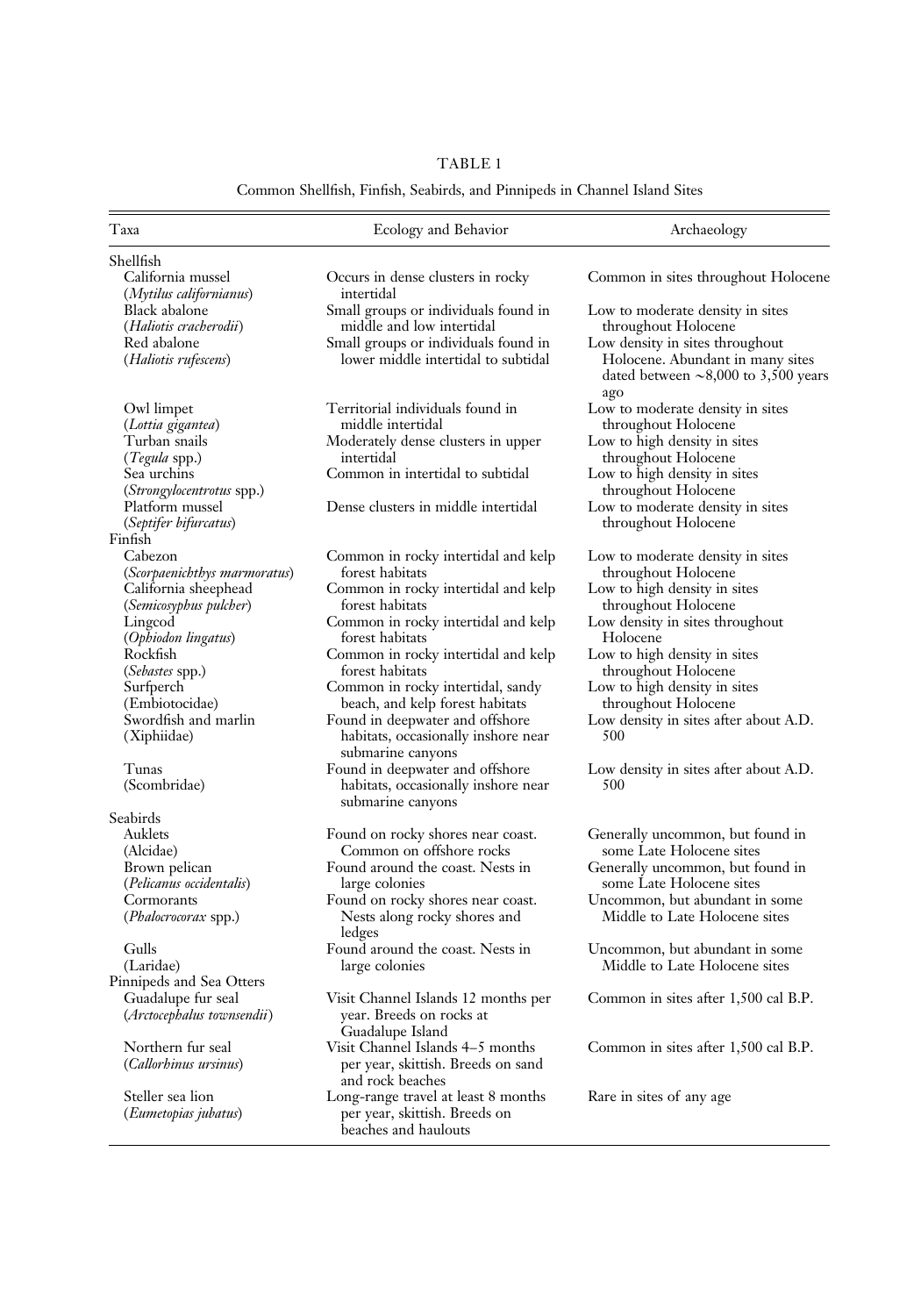| Taxa                                            | Ecology and Behavior                                                                                               | Archaeology                          |  |  |
|-------------------------------------------------|--------------------------------------------------------------------------------------------------------------------|--------------------------------------|--|--|
| Elephant seal<br>(Mirounga angustirostris)      | Biannual long-range travel at least 8<br>months per year, tolerant of<br>humans. Breeds on beaches and<br>haulouts | Rare in sites of any age             |  |  |
| Harbor seal<br>(Phoca vitulina)                 | Year round resident of Channel<br>Islands, skittish. Breeds in water                                               | Relatively rare in sites of any age  |  |  |
| California sea lion<br>(Zalophus californianus) | Females resident; males migrate for<br>$<9$ months per year, skittish.<br>Breeds on beaches                        | Common in sites after 1,500 cal B.P. |  |  |
| Sea otter<br>(Enhydra lutris)                   | Year-round residents, skittish,<br>primarily in water. Breeds in water                                             | Common in sites after 9,000 cal B.P. |  |  |

TABLE 1 (continued)

recovered have often been relatively small, however, with a heavy emphasis on small column or bulk samples in which shellfish and fish remains may be relatively well represented but artifacts and sea mammal and bird bones are often underrepresented. Our dietary conversions are based on shell- or bone-to-meat weight conversions (see Glassow and Wilcoxon 1988) that are subject to a variety of sources of error (Erlandson 1994), but such problems tend to be reduced in the stratified and well-preserved shell middens typical of the Channel Islands.

Because average trophic levels are not available for many of the major prey species found in Channel Island archaeological sites (Fishbase contains only finfish, and a broader Sealifebase does not yet contain most of the shellfish, sea mammals, and seabirds represented), we are currently unable to conduct a detailed interspecific and quantitative trophic-level analysis comparable with that of Pauly et al. (1998). The primary shellfish foods (abalone, mussels, turban snails, chitons, limpets, etc.) found in Channel Island middens are primarily herbivores or filter feeders, however, which exist just above primary producers near the base of the food web. Most of the finfish, pinnipeds, and birds exploited, in contrast, are carnivores or omnivores that exist at higher trophic levels. Consequently, our dietary reconstructions can provide general information on the human exploitation of marine trophic levels through time.

#### results and discussion

#### Changing Patterns of Faunal Exploitation

A substantial body of faunal data from long archaeological sequences on the northern Channel Islands suggests that a general pattern of fishing up the food web may have existed on the islands through most of the Holocene. Glassow (1993) analyzed column samples from 14 Santa Cruz Island middens spanning the past 7,800 calendar years, for instance, documenting a progressive shift from marine shellfish toward finfish through time. In two Early Holocene components dated to about 7,700 and 7,200 years ago, shellfish provide  $\sim$ 90% of the animal protein represented, with fish and sea mammals each providing about 5%. Several Middle Holocene components, dated from  $\sim 6,500$  to 3,500 years ago, show considerable diversity, but sea mammals and finfish provided a growing proportion of the animal protein represented. For 16 components dating to the past 2,500 years, finfish contribute most of the animal protein, followed by sea mammals and shellfish.

Kennett (1998:276) found a similar pattern in analyzing column samples from northern Channel Island sites. Comparing the dietary yields of shellfish versus finfish, he showed that shellfish dominated at most Early and Middle Holocene sites, and finfish dominated in most Late Holocene sites. In four Early Holocene components, shellfish provided an average of 97% of the edible meat, a figure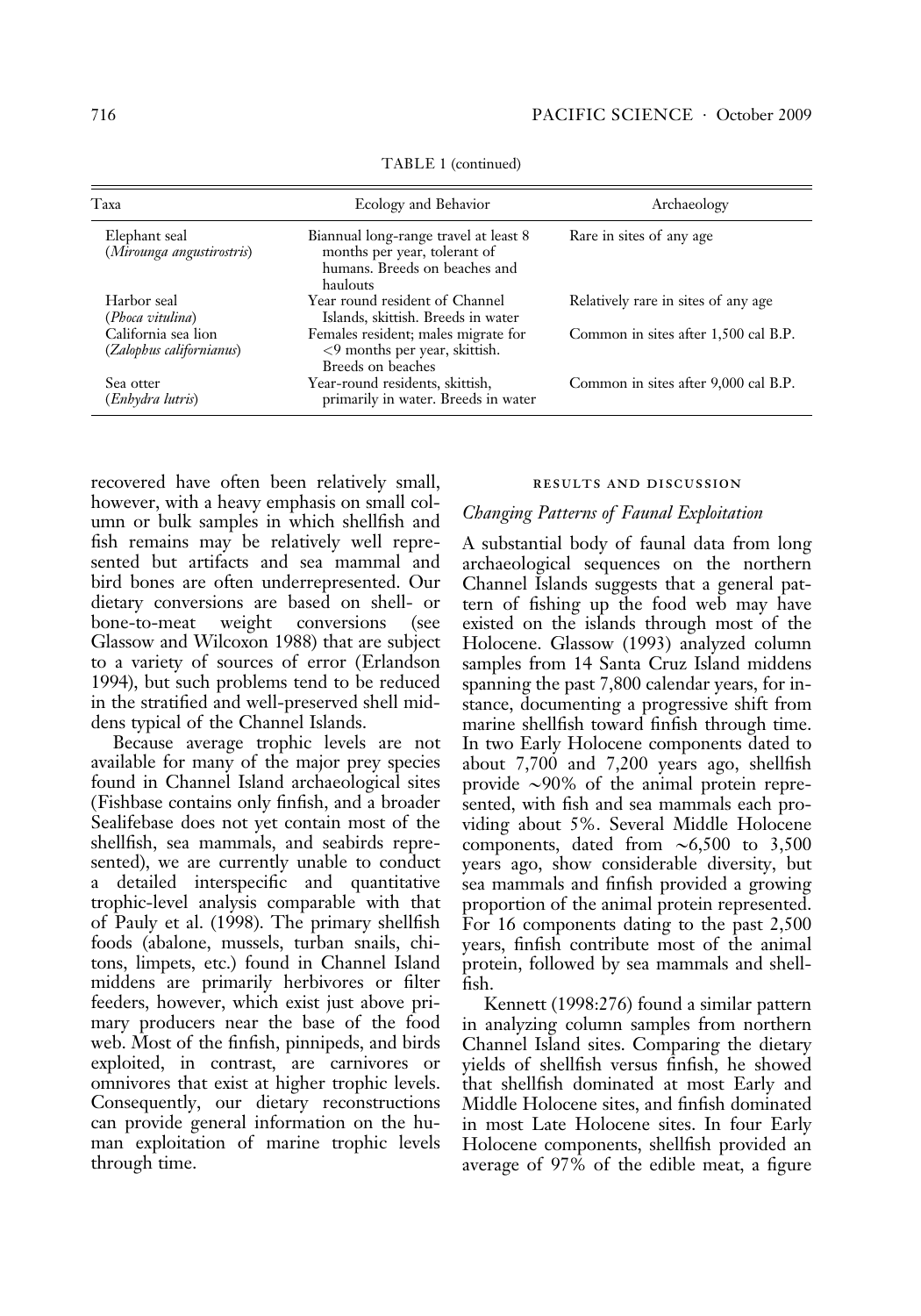| ., |  |
|----|--|
|    |  |

Estimated Dietary Contributions of Major Marine Faunal Classes in San Miguel Island Shell Middens

| Site and Component   | Age (cal $B.P.$ ) | Shellfish | Fish     | Sea Mammal | Bird                          | Reference                 |
|----------------------|-------------------|-----------|----------|------------|-------------------------------|---------------------------|
| SMI-678              | ~11,700           | 100%      |          |            | $\overbrace{\phantom{12333}}$ | This paper                |
| SMI-261: Str. F      | 10,000-9,500      | 77%       | 22%      | $1\%$      | ${<}1\%$                      | Erlandson et al. (2004)   |
| SMI-608              | $\sim 9,500$      | 95%       | 5%       | ${<}1\%$   |                               | Braje (2007)              |
| $SMI-548$            | 9,500             | 83%       | ${<}1\%$ | 16%        | $\overline{\phantom{0}}$      | Erlandson et al. (2004)   |
| $SMI-507$            | 9,100             | 99%       | $1\%$    |            | $\overline{\phantom{0}}$      | This paper                |
| SMI-606              | $9,000 - 8,600$   | 99%       | ${<}1\%$ | ${<}1\%$   | ${<}1\%$                      | This paper                |
| $SMI-261:$ Str. E    | $9,000 - 8,600$   | 38%       | 57%      | 5%         | $1\%$                         | Erlandson et al. (2004)   |
| SMI-575NE            | 8,500             | 100%      |          |            |                               | This paper                |
| SMI-603: Str. 7      | 8,400-7,500       | 82%       | 14%      | $1\%$      | 3%                            | Erlandson et al. (2004)   |
| SMI-261: Str. C      | 6,700             | 68%       | 31%      |            | $1\%$                         | This paper                |
| SMI-605 (Otter Cave) | $6,600 - 6,300$   | 52%       | 33%      | 15%        | $\overline{\phantom{0}}$      | This paper                |
| $SMI-657$            | 6,000             | 95%       | 4%       | $1\%$      | $\overline{\phantom{0}}$      | Braje (2007)              |
| $SMI-481$            | 6,000             | 90%       | 2%       | 8%         | ${<}1\%$                      | Vellanoweth et al. (2006) |
| $SMI-481$            | 5,900             | 23%       | 17%      | 60%        | ${<}1\%$                      | Vellanoweth et al. (2006) |
| <b>SMI-492N</b>      | 5,500             | 63%       | 33%      | 4%         | $\overline{\phantom{0}}$      | Erlandson et al. (2004)   |
| SMI-603: Str. 4      | 4,400             | 83%       | 17%      |            |                               | Erlandson et al. (2004)   |
| SMI-628              | 4,200             | 71%       | 21%      | 7%         |                               | Braje (2007)              |
| SMI-603: Str. 3      | 4,050             | 58%       | 9%       | 33%        | $1\%$                         | Erlandson et al. (2004)   |
| SMI-503: Str. 6      | 3,700             | 56%       | 44%      |            | $\overline{\phantom{0}}$      | Erlandson et al. (2004)   |
| $SMI-261:$ Str. A    | 3,400             | 32%       | 41%      | 27%        |                               | Vellanoweth et al. (2002) |
| $SMI-87$             | 2,800             | 40%       | 46%      | 12%        | 2%                            | Rick (2007)               |
| SMI-525: Str. 27     | 3,000             | 30%       | 70%      |            | $\overline{\phantom{0}}$      | Erlandson et al. (2004)   |
| SMI-603: Str. 2      | 2,400             | 25%       | 52%      | 15%        | 9%                            | Erlandson et al. (2004)   |
| $SMI-628$            | 1,400             | 61%       | 30%      | 8%         | —                             | Braje (2007)              |
| SMI-481              | $1,300 - 1,000$   | 7%        | 21%      | 72%        |                               | Erlandson et al. (2004)   |
| $SMI-528$            | 1,250             | 10%       | 16%      | 73%        |                               | Erlandson et al. (2004)   |
| $SMI-232$            | 1,200             | 4%        | 26%      | 69%        | $\qquad \qquad$               | Braje (2007)              |
| SMI-525: Str. 3      | 550               | 15%       | 16%      | 69%        |                               | Erlandson et al. (2004)   |
| SMI-602              | $500 - 200$       | 2%        | 74%      | 23%        | ${<}1\%$                      | Erlandson et al. (2004)   |
| $SMI-163$            | $400 - 130$       | 22%       | 66%      | 9%         | 3%                            | Rick (2007)               |

that dropped to 91% in 21 Middle Holocene components and 25% in 39 Late Holocene components. For the 32 Late Holocene components that postdated the introduction of single-piece shell fishhooks  $\sim$ 2,500 years ago, finfish provided an average of 81% of the edible meat represented compared with just 19% for shellfish. In a detailed study of one of Kennett's columns from a 7,300-year sequence at SRI-147 on the south coast of Santa Rosa, Braje et al. (2007) showed a similar shift from shellfish to fish over time, accompanied by a progressive decline in the average size of mussels and other shellfish found in various midden strata.

In our work on San Miguel Island, including a number of sites from which larger excavation samples have been analyzed, we have documented a similar progression through

time (Erlandson et al. 2004, Rick et al. 2005, Braje 2007). We now have faunal data and dietary reconstructions from 30 discrete components ranging from about 11,700 to 200 years ago (Table 2), including roughly equal numbers of Early, Middle, and Late Holocene sites. For the early sites, finfish provide an average of about 11% of the edible meat represented, compared with 21% for Middle Holocene sites, and 42% for the Late Holocene. In the same components, the importance of shellfish declines from an average of 86% in the Early Holocene, to 66% in the Middle Holocene, and to 22% in the Late Holocene. Sea mammals—consisting primarily of pinnipeds but also including sea otters and some cetaceans—also show substantial changes through time, contributing an average of less than 3% in Early Holocene sites,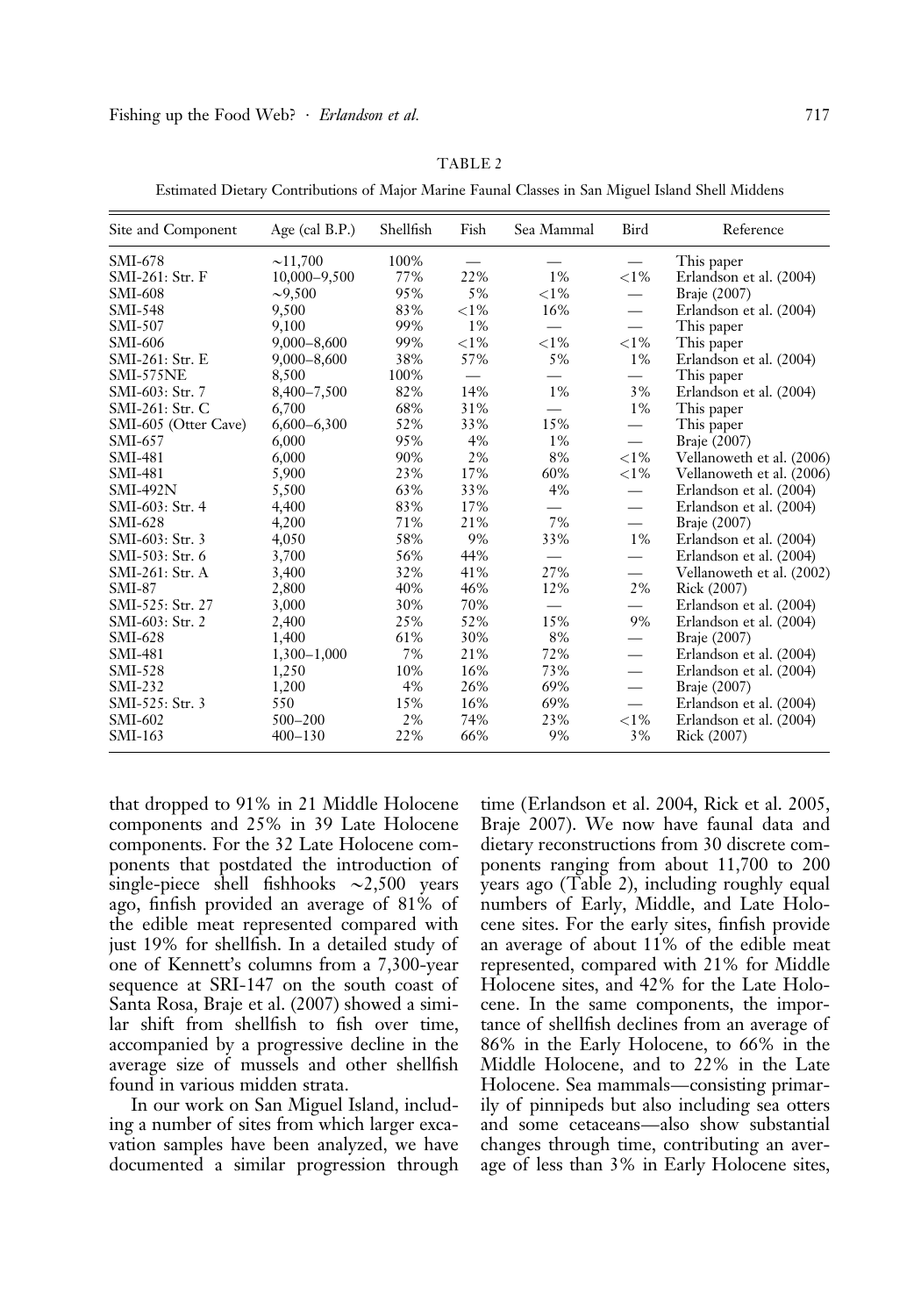14% in Middle Holocene sites, and 35% in Late Holocene sites. At least three sites on San Miguel provide faunal evidence for intensive pinniped hunting between about 1,500 and 1,000 years ago (Walker et al. 2002, Braje 2007, Rick 2007). Overall, birds appear to have been a minor food resource throughout the Holocene, although they may have been important at some sites.

Despite the major increases in fish in Late Holocene human diets, people appear to have harvested kelp-forest and rocky-shore species on the Channel Islands that represent a fairly predictable suite of low- to mid-trophic-level fishes (e.g., rockfish [Sebastes spp.], perch [Embiotocidae], and wrasses [Labridae]) throughout much of the last 10,000 years, with the addition of the higher-trophic-level pinnipeds, tunas, and swordfish generally occurring during the last 1,500 years. However, high-trophic-level fishes generally contribute 5% or less of the total number of individual specimens (NISP) in these Late Holocene finfish assemblages (Pletka 2001, Rick 2007).

### Technological Evidence

At the time of European contact, the coastal and island Chumash had a diverse array of fishing and maritime hunting technologies, including oceangoing boats, fishhooks, harpoons, nets and traps, and other tools used in the gathering, processing, and cooking of marine foods. Archaeological evidence suggests that these complex and sophisticated maritime technologies were developed through time in an additive process. Simple bone bipoints (gorges) were used as fishhooks for nearly 10,000 years, and composite hooks appear to have been introduced during the Middle Holocene (Figure 2), for instance, but the density of fish bone increases substantially in many island sites after the appearance of curved, single-piece fishhooks on the northern Channel Islands about 2,500 years ago (Rick et al. 2002). The development of the relatively large and stable plank canoe, probably about 1,500 years ago (Gamble 2002, Bernard 2004), is associated with more intensive pelagic fishing—including large fish species such as tunas, swordfish, and sharksand pinniped hunting, as well as more intensive trade between mainland and island peoples, and greater craft specialization, which includes an explosion of shell bead manufacturing on the islands (Kennett 2005, Braje et al. 2007). The appearance of the bow and arrow about the same time may also have increased the efficiency of marine hunting. All these innovations had important economic and demographic repercussions for the Chumash, contributing to population growth during the Late Holocene that spurred organizational changes in Chumash society, including greater cultural complexity, craft specialization, and elite control (see Arnold 2001, Kennett 2005).

For the past 8,000 years or so, technological data seem largely consistent with faunal evidence for broad patterns of subsistence change among the Island Chumash and their ancestors. Recent evidence suggests, however, that faunal records for the terminal Pleistocene and Early Holocene may underestimate the importance of fishing and hunting in early island economies. Bone bipoints (fish gorges) have been found in several sites dating between about 10,000 and 8,000 years ago, for instance, including Daisy Cave where they are associated with over 27,000 fish bones (Rick et al. 2001), demonstrating that Paleocoastal peoples engaged in intensive fishing at some localities. Tantalizing evidence is also emerging for the existence of a sophisticated marine hunting technology among Paleocoastal peoples on the northern Channel Islands. This evidence is found in the form of numerous finely made stemmed and barbed points, chipped stone crescents, and other bifaces found in early island sites (Figure 3). The crescents may have served as transverse projectile points used in bird hunting (Erlandson and Braje 2008) and the delicate Channel Island Barbed points (see Justice 2002) in fishing (Glassow et al. 2008:47) or sea mammal hunting. Their abundance at several San Miguel and Santa Rosa island sites recently dated to the terminal Pleistocene  $(\sim 12,200$  to 11,500 cal B.P.) suggests that an important aspect of early island subsistence may be missing from faunal records that suggest a strong focus on shellfish gath-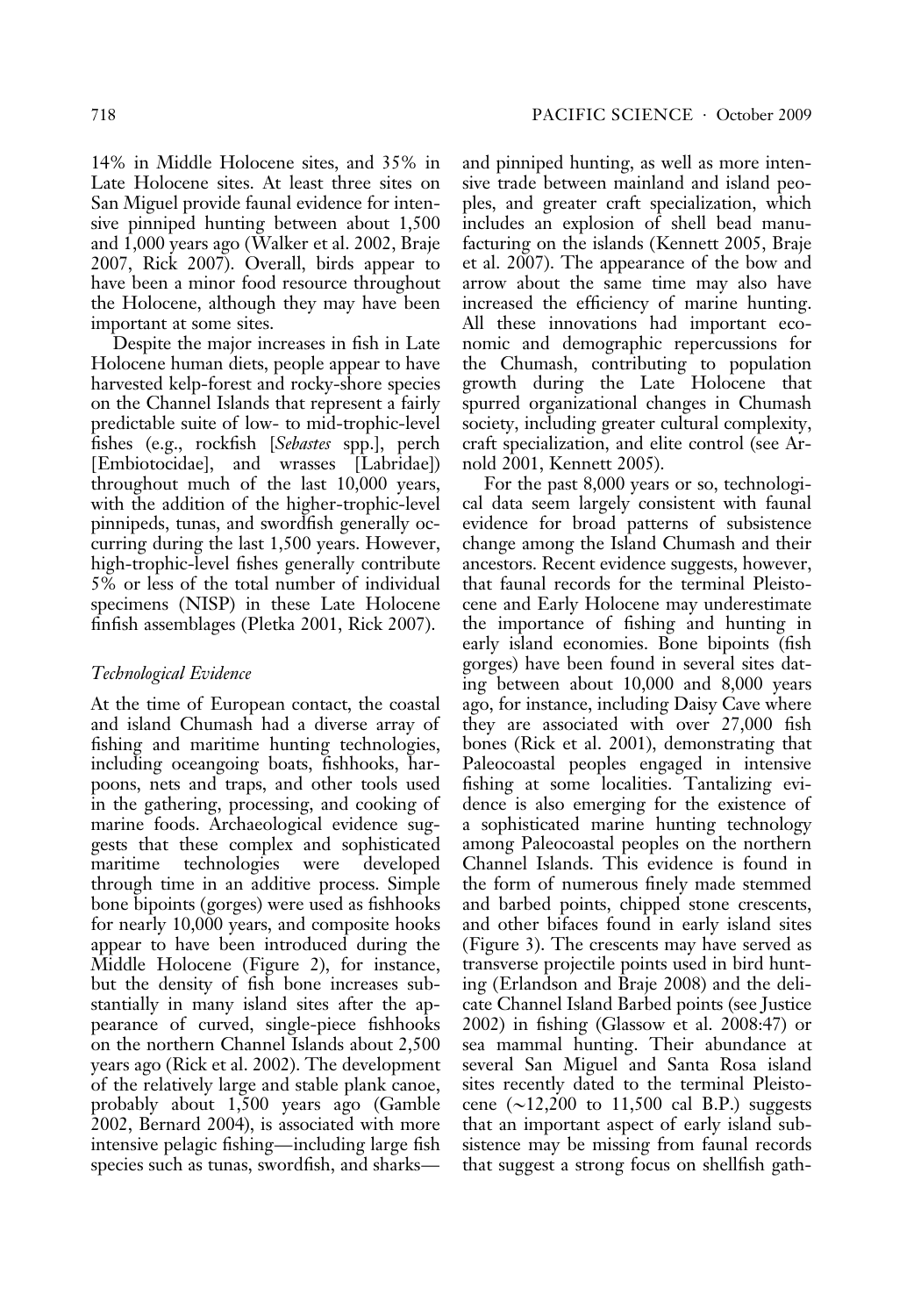

Figure 2. Fishing up the food web: Changes in fish, shellfish, and fishing technologies through the Holocene on the northern Channel Islands (adapted from Rick et al. 2008a). Similar suites of nearshore species dominate most finfish faunal assemblages throughout the Holocene, but tunas, swordfish, and pelagic sharks increase in abundance during the Late Holocene, especially after about 1,500 years ago. Shellfish, especially mussels and abalone, are abundant in island shell middens throughout the past 12,000 years, but their overall economic importance compared with finfish and sea mammals declines through time. Not represented here is emerging technological evidence for more intensive sea mammal and bird hunting before about 8,400 years ago.

ering. Although trans-Holocene faunal records support a general adaptive shift from an early emphasis on low-trophic-level shellfish to a later focus on sea mammals and fish of higher trophic levels, this adaptive pattern may postdate a poorly understood Paleocoastal pattern with a greater emphasis on the hunting of marine mammals and birds than represented in faunal records.

#### conclusions

By now, marine scientists worldwide have a growing understanding that humans have influenced marine fisheries and ecosystems for centuries or millennia (Pinnegar and Engelhard 2008). The magnitude and geographic extent of these changes have clearly grown since the advent of an increasingly global and industrialized economy (Pauly 1995, Jackson et al. 2001), but earlier people with local and regional economies sometimes strongly influenced the structure and productivity of nearshore marine ecosystems in the deep past (see Rick and Erlandson 2008).

With high population densities; numerous year-round villages; a diversified maritime economy with sophisticated watercraft and other marine hunting and fishing technologies, intensive craft specialization, and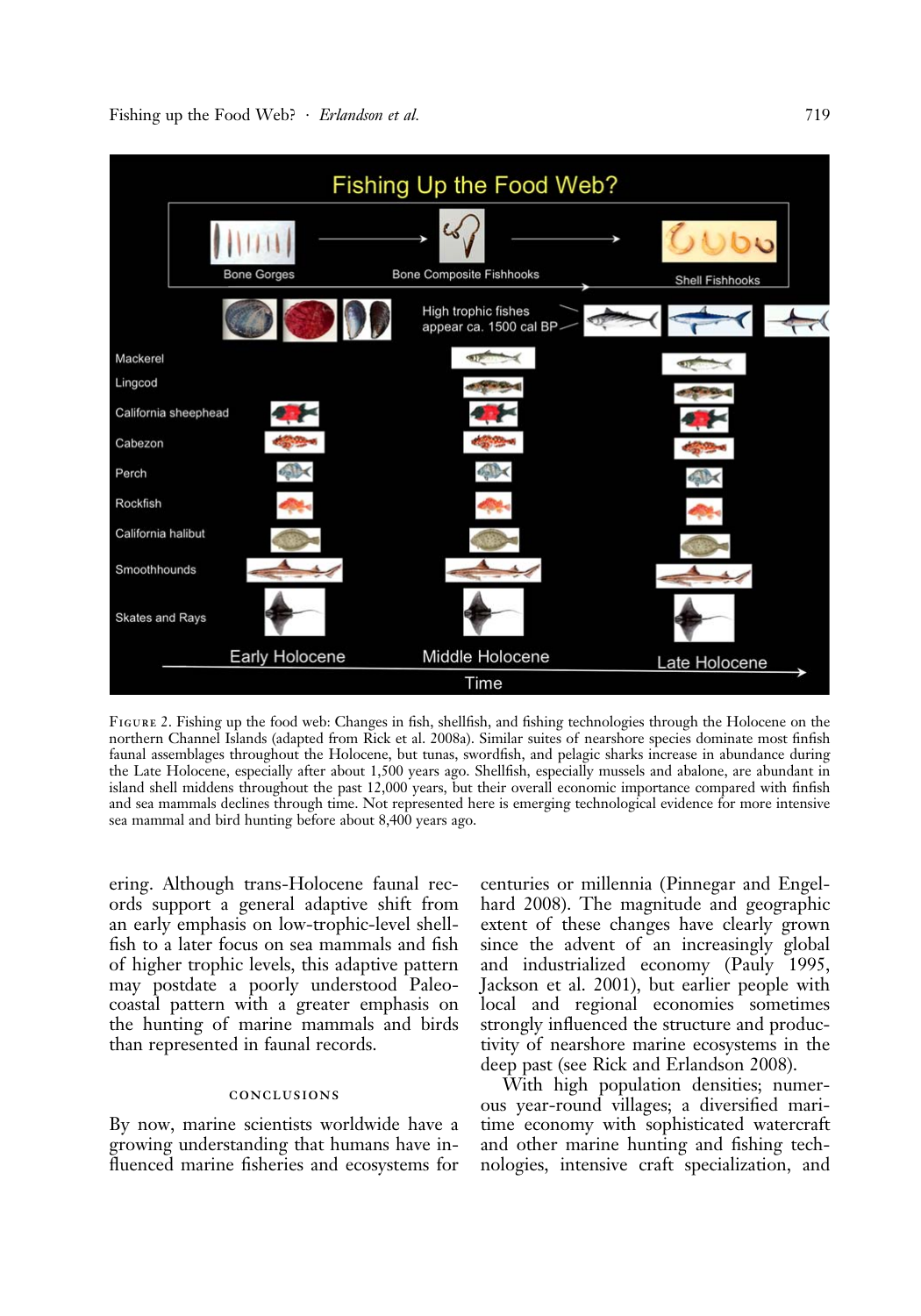

Figure 3. Channel Island Barbed (a.k.a. Arena) points and crescents from a Paleocoastal site on Santa Rosa Island (photo by J.M.E.).

regional trade; and a stratified and entrepreneurial social structure, the Island Chumash were also strong candidates to have had measurable effects on local ecosystems during the last 3,000 years. Archaeological evidence suggests that the anthropogenic impacts of Channel Islanders on intertidal and nearshore ecosystems began much earlier, however, including a trophic cascade caused by a reduction in the number of sea otters living in island waters and later declines in the average size of some key shellfish species (Erlandson et al. 2005, 2008b, Rick et al. 2008a).

Did the Island Chumash and their ancestors follow global historical patterns in ''fishing down the food web'' (Pauly et al. 1998), or did they practice more sustainable strategies that focused first on low-trophic-level shellfish, with pinnipeds and finfish becoming more important through time? Interestingly enough, the answer may be both. A few years ago, the existing faunal evidence argued for a pattern of fishing up the food web that spanned the past 10,000 years (Erlandson et al. 2004). This pattern showed signs of a logical progression of growing human impacts on mussel, abalone, and probably other shellfish populations, followed by the intensification of fishing, seal hunting, and trade with mainland groups (Kennett 2005, Braje et al. 2007). However, recent research on early maritime hunting technologies especially the crescents and Channel Island Barbed points found in several Terminal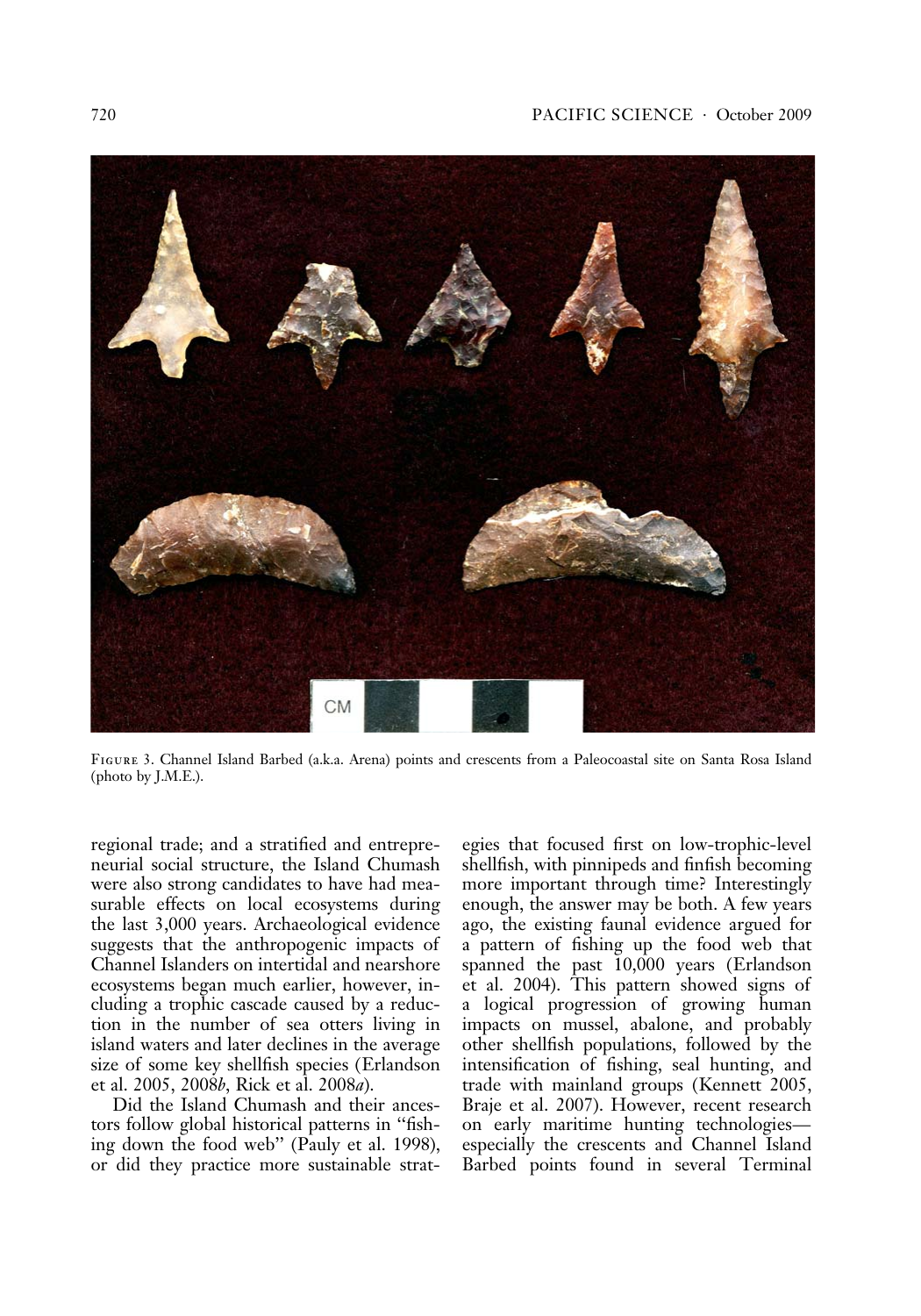Pleistocene and Early Holocene sites—now suggests that the faunal remains from some excavated shell middens may underestimate the importance of marine hunting by Paleocoastal peoples (Erlandson and Braje 2008, Erlandson et al. 2008). These points suggest that the hunting of sea mammals and birds was an important early focus of Paleocoastal economies on the northern Channel Islands, an emphasis on vertebrates that may have been followed by the heavy use of shellfish during the Early and Middle Holocene, then an intensification of marine fishing and sea mammal hunting in the Late Holocene.

These data underscore some of the fundamental differences between the largely subsistence-based economies of ancient Channel Islanders, particularly during the Early and Middle Holocene, and the global, market-based fisheries of the modern and historical periods. Ancient Channel Islanders appear to have made decisions on which marine foods to harvest based on the availability of resources, ease of procurement, size of the population being fed, and the available technologies and marine habitats. Whether ancient Channel Islanders intentionally fished up the food web or this was merely a fortuitous aspect of the structure of their society and nature of local ecosystems, our study illustrates patterns of marine foraging that were relatively sustainable over the long term and fundamentally different from many modern or historical fisheries. Our study also points out the need for researchers interested in reconstructing patterns of ancient trophic-level changes in archaeological sequences to examine relationships between different faunal classes (e.g., fish, birds, marine mammals, and shellfish) to build a broader context for understanding variability in fishing practices, maritime subsistence, and human impacts on marine ecosystems through space and time.

#### acknowledgments

For facilitating our work in Channel Islands National Park we are grateful to Robert DeLong, Ann Huston, Kelly Minas, Mark Sennig, and Ian Williams. Finally, we thank

Scott Fitzpatrick, Michiko Intoh, and anonymous reviewers for help in the review and publication of this paper.

#### Literature Cited

- Arnold, J. E. 2001. The origins of a Pacific Coast chiefdom: The Chumash of the Channel Islands. University of Utah Press, Salt Lake City.
- Bailey, G. N. 2004. The wider significance of submerged archaeological sites and their relevance to world prehistory. Pages 3–10 in N. C. Flemming, ed. Submarine prehistoric archaeology of the North Sea. Council for British Archaeology Research Report 141.
- Bernard, J. L. 2004. Status and the swordfish: The origins of large-species fishing among the Chumash. Pages 25–52 in J. E. Arnold, ed. Foundations of Chumash complexity. Cotsen Institute of Archaeology, University of California, Los Angeles.
- Bourque, B. J., B. J. Johnson, and R. S. Steneck. 2008. Possible prehistoric fishing effects on coastal marine food webs in the Gulf of Maine. Pages 165–185 in T. C. Rick and J. M. Erlandson, eds. Human impacts on ancient marine ecosystems: A global perspective. University of California Press, Berkeley.
- Braje, T. 2007. Archaeology, human impacts, and historical ecology of San Miguel Island, California. Ph.D. diss., University of Oregon, Eugene.
- Braje, T., D. J. Kennett, J. M. Erlandson, and B. Culleton. 2007. Human impacts on nearshore shellfish taxa: A 7,000 year record from Santa Rosa Island, California. Am. Antiq. 72:735–756.
- DeLong, R. L., and S. R. Melin. 2002. Thirty years of pinniped research at San Miguel Island. Pages 401–406 in D. R. Browne, K. L. Mitchell, and H. W. Chaney, eds. Proceedings of the 5th California Islands Symposium, Santa Barbara Museum of Natural History, Santa Barbara, California.
- Des Lauriers, M. R. 2006. Terminal Pleistocene and Early Holocene occupations of Isla de Cedros, Baja California, Mexico. J. Isl. Coastal Archaeol. 1:255–270.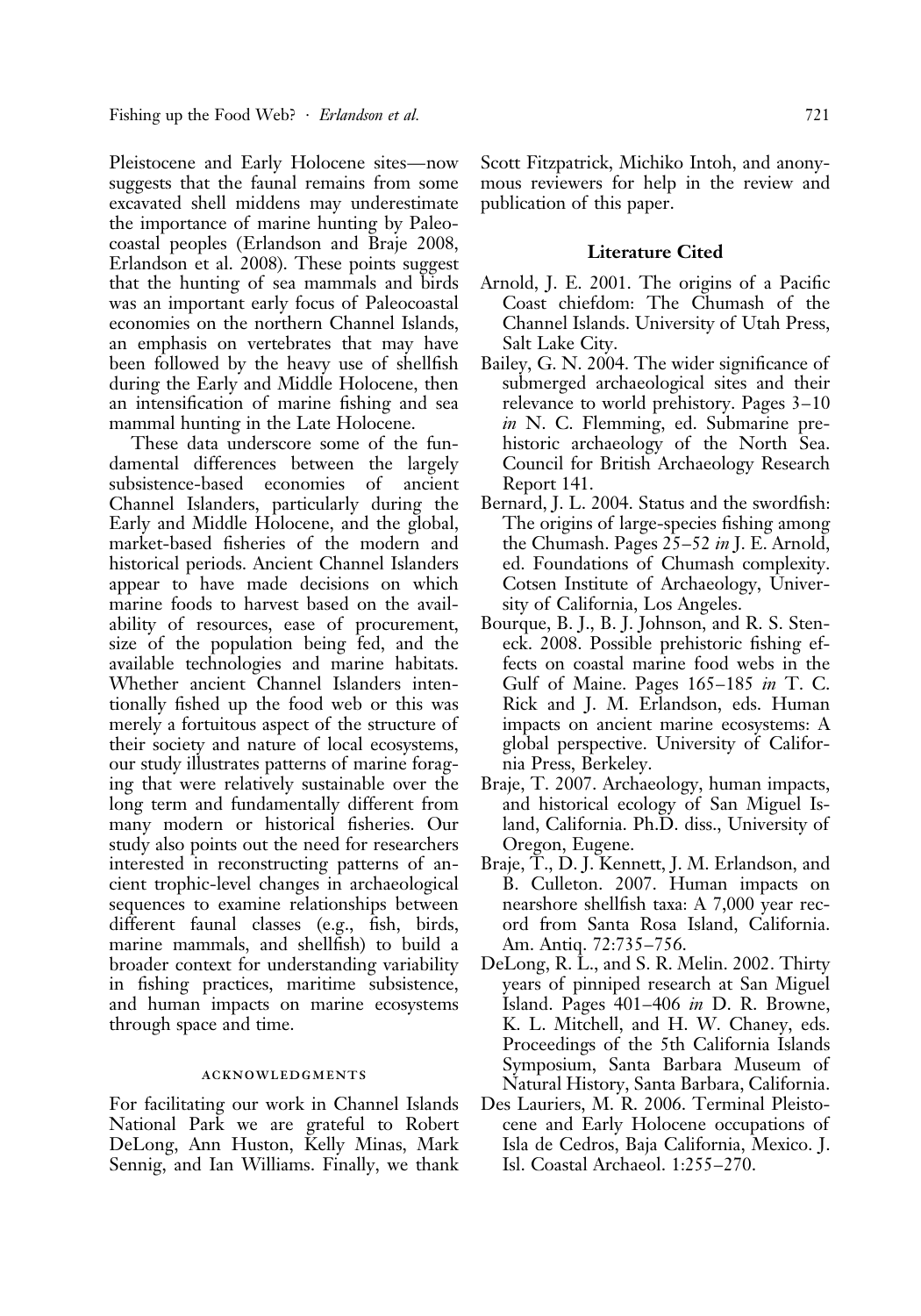- Dillehay, T. D., C. Ramírez, M. Pino, M. B. Collins, J. Rossen, and J. D. Pino-Navarro. 2008. Monte Verde: Seaweed, food, medicine, and the peopling of South America. Science (Washington, D.C.) 320:784–786.
- Erlandson, J. M. 1994. Early huntergatherers of the California Coast. Plenum, New York.
	- ———. 1997. The Middle Holocene on the California Coast. Perspect. Calif. Archaeol. 4:1–10. Institute of Archaeology, Univ. of Calif., Los Angeles.
	- ———. 2001. The archaeology of aquatic adaptations: Paradigms for a new millennium. J. Archaeol. Res. 9:287–350.
	- ———. 2002. Anatomically modern humans, maritime adaptations, and the peopling of the New World. Pages 59–92 in N. Jablonski, ed. The first Americans: The Pleistocene colonization of the New World. Mem. Calif. Acad. Sci., San Francisco.
- Erlandson, J. M., and T. J. Braje. 2007. Early maritime technology on California's San Miguel Island: Arena points from CA-SMI-575-NE. Curr. Res. Pleistocene 24:85–86. -. 2008. Five crescents from Cardwell: Context and chronology of chipped stone crescents from CA-SMI-679, San Miguel Island, California. Pac. Coast Archaeol. Soc. Q. 40 (1):35-45.
- Erlandson, J. M., M. L. Moss, and M. Des Lauriers. 2008a. Living on the edge: Early maritime cultures of the Pacific Coast of North America. Quat. Sci. Rev. 27:2232– 2245.
- Erlandson, J. M., and T. C. Rick. 2002. Late Holocene cultural developments along the Santa Barbara Coast. Pages 166–182 in J. M. Erlandson and T. L. Jones, eds. Catalysts to complexity: The Late Holocene on the California Coast. Cotsen Institute of Archaeology, University of California, Los Angeles.
- -. 2008. Archaeology, marine ecology, and human impacts on marine environments. Pages 1–19 in T. C. Rick and J. M. Erlandson, eds. Human impacts on ancient marine ecosystems: A global perspective. University of California Press, Berkeley.
- Erlandson, J. M., T. C. Rick, T. J. Braje, A.

Steinberg, and R. L. Vellanoweth. 2008b. Human impacts on ancient shellfish: A 10,000 year record from San Miguel Island, California. J. Archaeol. Sci. 35: 2144–2152.

- Erlandson, J. M., T. C. Rick, M. Graham, J. Estes, T. Braje, and R. Vellanoweth. 2005. Sea otters, shellfish, and humans: 10,000 years of ecological interaction on San Miguel Island, California. Pages 58– 69 in D. K. Garcelon and C. A. Schwemm, eds. Proceedings of the 6th California Islands Symposium. Institute for Wildlife Studies and National Park Service, Arcata, California.
- Erlandson, J. M., T. C. Rick, and R. L. Vellanoweth. 2004. Human impacts on ancient environments: A case study from California's northern Channel Islands. Pages 51–83 in S. M. Fitzpatrick, ed. Voyages of discovery: The archaeology of islands. Praeger, New York.
- Fedje, D. W., Q. Mackie, E. J. Dixon, and T. H. Heaton. 2004. Late Wisconsin environments and archaeological visibility on the northern Northwest Coast. Pages 97– 138 in D. B. Madsen, ed. Entering America, Northeast Asia and Beringia before the Last Glacial Maximum. University of Utah Press, Salt Lake City.
- Gamble, L. H. 2002. Evidence for the origin of the plank canoe in North America. Am. Antiq. 67:301–315.
- Glassow, M. A. 1993. Changes in subsistence on marine resources through 7000 years of prehistory on Santa Cruz Island. Pages 75–94 in M. A. Glassow, ed. Archaeology on the northern Channel Islands: Studies of subsistence, economics, and social organization. Coyote Press Archives of California Prehistory 34, Salinas.
- Glassow, M. A., P. Paige, and J. Perry. 2008. The Punta Arena site and Early and Middle Holocene cultural development on Santa Cruz Island, California. Anthropol. Pap. Santa Barbara Mus. Nat. Hist., Santa Barbara.
- Glassow, M. A., and L. Wilcoxon. 1988. Coastal adaptations near Point Conception, California, with particular regard to shellfish exploitation. Am. Antiq. 53:35–51.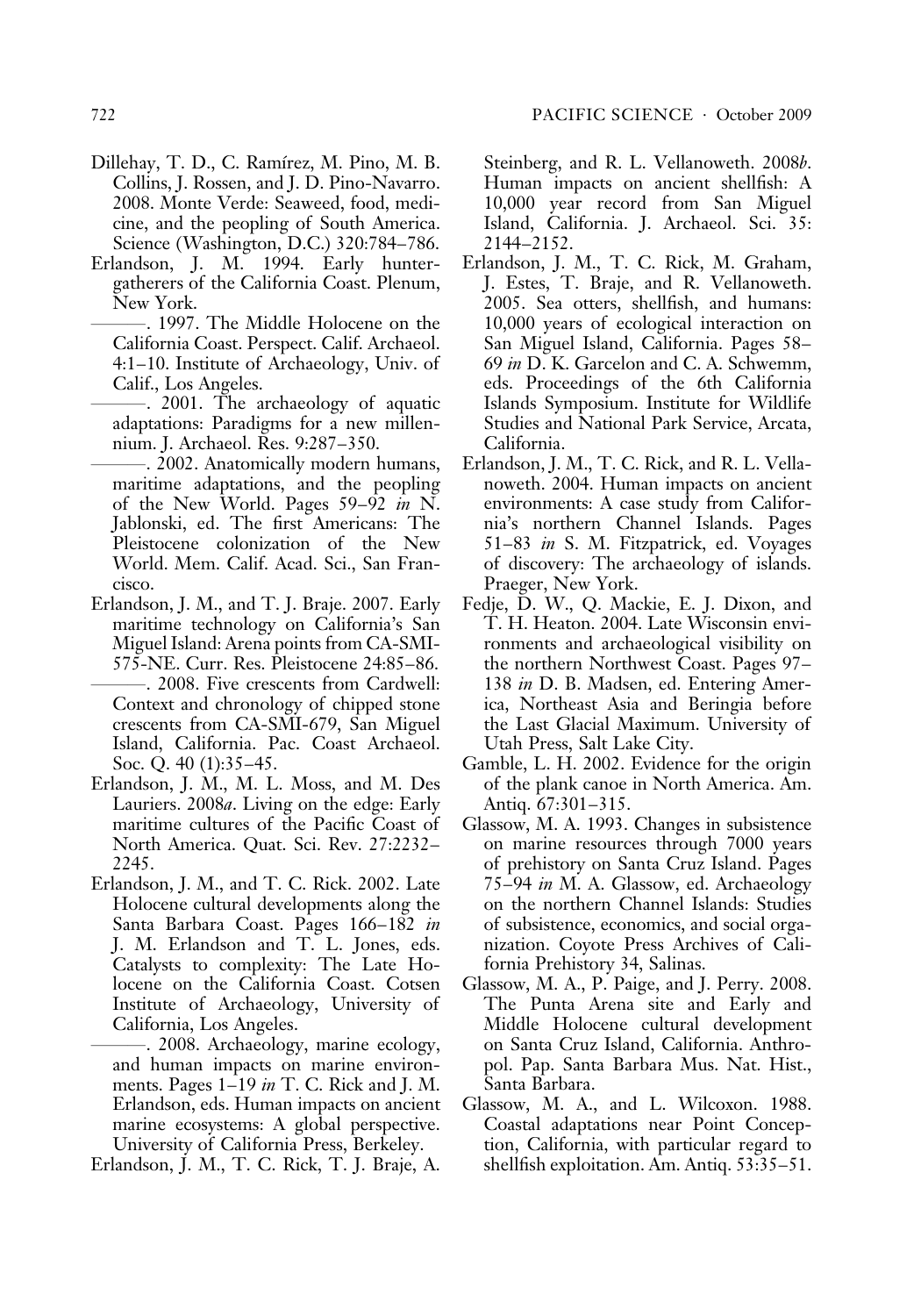Fishing up the Food Web? · *Erlandson et al.* 723

- Glassow, M. A., L. R. Wilcoxon, and J. M. Erlandson. 1988. Cultural and environmental change during the Early period of Santa Barbara Channel prehistory. Pages 64–77 in G. N. Bailey and J. E. Parkington, eds. The archaeology of prehistoric coastlines. Cambridge University Press, Cambridge.
- Goldberg, C. F. 1993. The application of stable carbon and nitrogen isotope analysis to human dietary reconstruction in prehistoric southern California. Ph.D. diss., University of California, Los Angeles.
- Jackson, J. B. C., M. X. Kirby, W. H. Berger, K. A. Bjorndal, L. W. Botsford, B. J. Bourque, R. H. Bradbury, R. Cooke, J. Erlandson, J. A. Estes, T. P. Hughes, S. Kidwell, C. B. Lange, H. S. Lenihan, J. M. Pandolfi, C. H. Peterson, R. S. Steneck, M. J. Tegner, and R. R. Warner. 2001. Historical overfishing and the recent collapse of coastal ecosystems. Science (Washington, D.C.) 293:629–638.
- Johnson, J. R., T. Stafford Jr., H. Ajie, and D. P. Morris. 2002. Arlington Springs revisited. Pages 541–545 in D. Browne, K. Mitchell, and H. Chaney, eds. Proceedings of the 5th California Islands Conference. Santa Barbara Museum of Natural History, Santa Barbara, California.
- Justice, N. D. 2002. Stone Age spear and arrow points of California and the Great Basin. Indiana University Press, Bloomington.
- Kennett, D. J. 1998. Behavioral ecology and the evolution of hunter-gatherer societies on the northern Channel Islands, California. Ph.D. diss., University of California, Santa Barbara.
- ———. 2005. The Island Chumash: Behavioral ecology of a maritime society. University of California Press, Berkeley.
- Lambert, P. M. 1993. Health in prehistoric populations of the Santa Barbara Channel Islands. Am. Antiq. 58:509–522.
- Morales, A., and E. Rosello. 2004. Fishing down the food web in Iberian prehistory? A new look at the fishes from Cueva de Nerja (Malaga, Spain). Pages 111–123 in J. Brugal and J. Desse, eds. Pettis animaux et societes humaines du complement ali-

mentaire aux resources Utilitaires XXIV. APDCA, Antibes.

- Noli, D., and G. Avery. 1988. Protein poisoning and coastal subsistence. J. Archaeol. Sci. 15:395–401.
- Pauly, D. 1995. Anecdotes and the shifting baselines syndrome of fisheries. Trends Ecol. Evol. 10:430.
- Pauly, D., V. Christensen, J. Dalsgaard, R. Froese, and F. Torres Jr. 1998. Fishing down marine food webs. Science (Washington, D.C.) 279:860–863.
- Pinnegar, J. K., and G. H. Engelhard. 2008. The 'shifting baseline' phenomenon: A global perspective. Rev. Fish Biol. Fish. 18:1–16.
- Pletka, S. M. 2001. The economics of Island Chumash fishing practices. Pages 221–244 in J. Arnold, ed. The origins of a Pacific Coast chiefdom: The Chumash of the Channel Islands. University of Utah Press, Salt Lake City.
- Reitz, E. J. 2004. ''Fishing down the food web'': A case study from St. Augustine, Florida, USA. Am. Antiq. 69:63–83.
- Rick, T. C. 2007. The archaeology and historical ecology of Late Holocene San Miguel Island. Cotsen Institute of Archaeology, University of California, Los Angeles.
- Rick, T. C., and J. M. Erlandson, eds. 2008. Human impacts on ancient marine ecosystems: A global perspective. University of California Press, Berkeley.
- Rick, T. C., J. M. Erlandson, T. J. Braje, J. A. Estes, M. H. Graham, and R. L. Vellanoweth. 2008a. Historical ecology and human impacts on coastal ecosystems of the Santa Barbara Channel region, California. Pages 77–102 in T. C. Rick and J. M. Erlandson, eds. Human impacts on ancient marine ecosystems: A global perspective. University of California Press, Berkeley.
- Rick, T. C., J. M. Erlandson, and R. Vellanoweth. 2001. Paleocoastal marine fishing on the Pacific Coast of the Americas: Perspectives from Daisy Cave, California. Am. Antiq. 66:595–614.
- Rick, T. C., J. M. Erlandson, R. L. Vellanoweth, and T. J. Braje. 2005. From Pleistocene mariners to complex hunter-